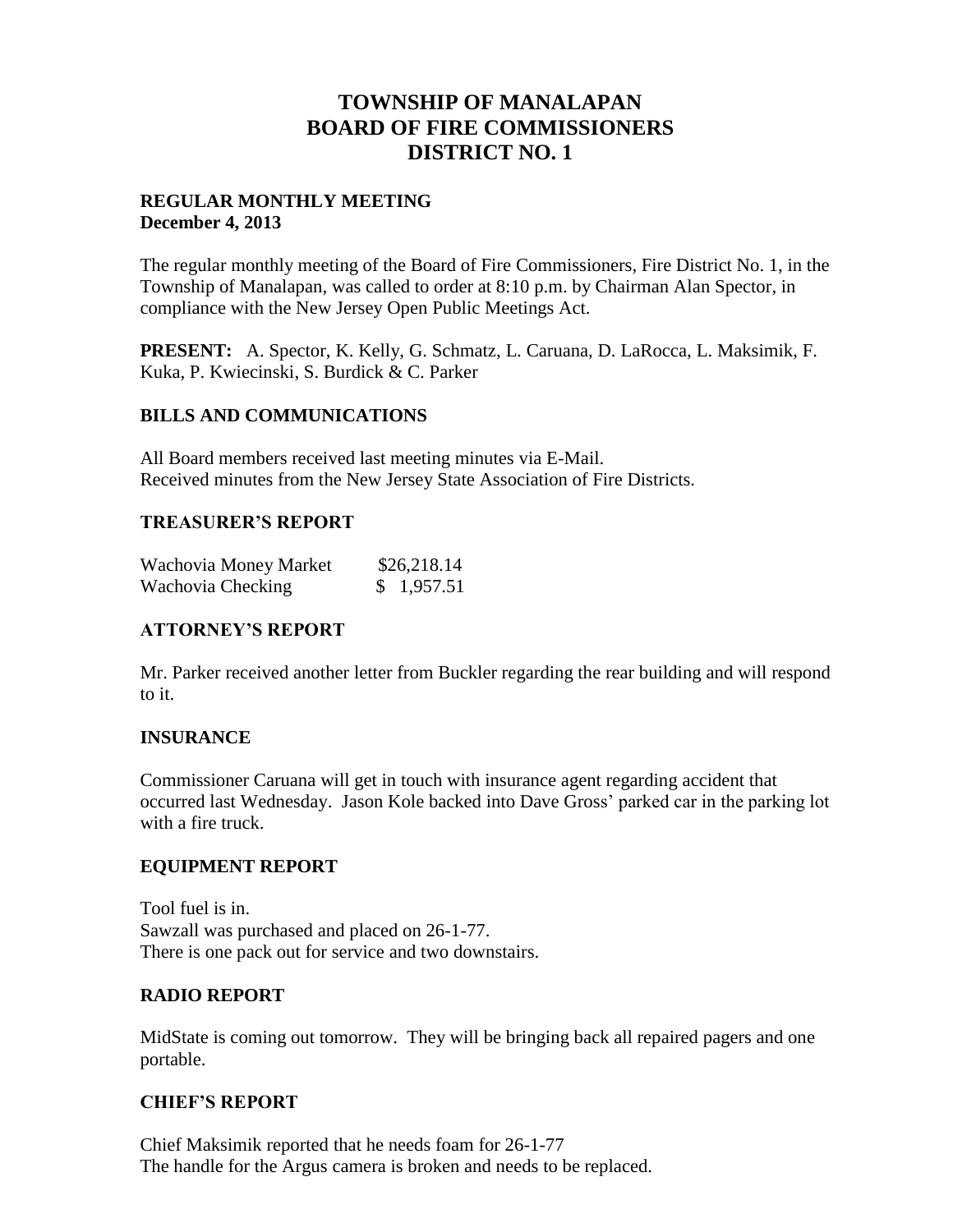The onboard charger for the camera on 26-1-91 does not work.

## **TRUCK REPORT**

26-1-80 – Plaque needs to be put on truck. 26-1-81 – No throttle at all. 26-1-73 – Check engine light keeps going on and off, but there are no codes showing. Light bar on Paul's truck is not working again. 26-1-91- Driver's side cord reel will not rewind.

## **ASSOCIATION REPORT**

Steve Burdick stated that the furnace needs to be serviced.

#### **TRUSTEES' REPORT**

No report.

#### **OLD BUSINESS**

See attached.

#### **NEW BUSINESS**

Commissioner Kelly made a motion to pay all vouchers; this was seconded by Commissioner Schmatz. All voted aye.

Commissioner Kelly made a motion to transfer \$2,000 from Administrative to State Mandatory Physicals; this was seconded by Commissioner LaRocca. All voted aye.

Commissioner Kelly made a motion to transfer \$4,000 from Building Utilities to Replacement Chief's Vehicle; this was seconded by Commissioner LaRocca. All voted aye.

Commissioner LaRocca made a motion not to exceed \$9,000 for the lights and radios for the new Chief's vehicle; this was seconded by Commissioner Kelly. All voted aye.

Commissioner Kelly amended a prior motion to purchase the rain jackets for the Chiefs to not to exceed \$1,500; this was seconded by Commissioner Schmatz. All voted aye.

Meeting opened to the public at 9:02 P.M.

A motion was made by Commissioner Spector to adjourn; it was seconded by Commissioner Kelly and all voted aye.

Gary Weiss reported that the boiler inspection will be on Monday between 10:00 and 10:30 a.m.

Meeting adjourned at 9:05 P.M.

 Respectfully submitted, Kenneth Kelly, Clerk